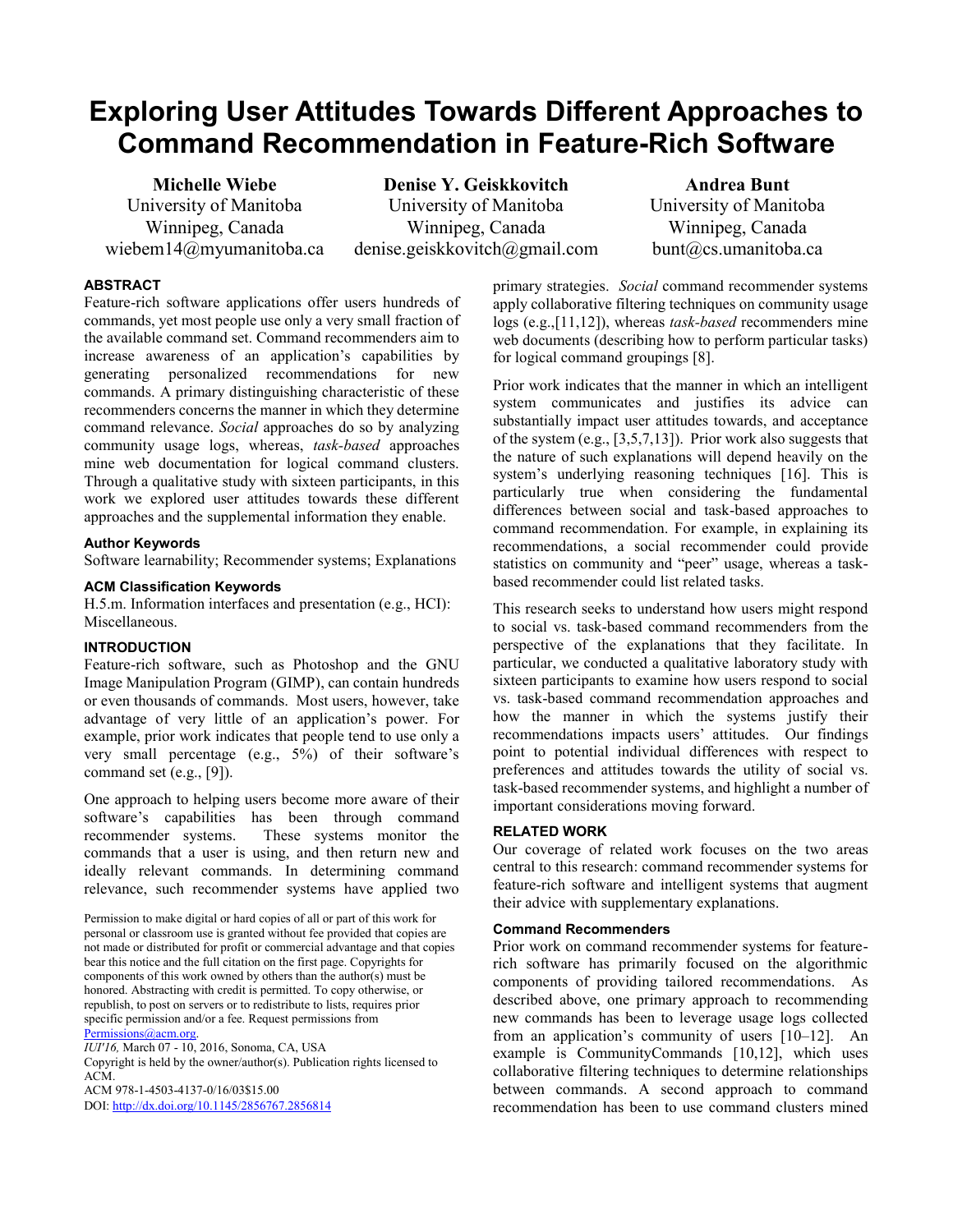

**Figure 1: The supplementary information for each recommender system type: Task-Based (Left) and Social (Right). The left shows what the recommendations looked like when displayed in a palette. The right is an example of integrated recommendations.** 

from web documentation. For example, the QFRecs system [8] leverages Query-Feature Graphs [4] (command-to-task mappings mined from web documentation) as an automatically generated plan library. Using this plan library the system then estimates the user's most likely set of current tasks based on their recent command use. Based on these task estimates, the system recommends additional commands that have been associated with those tasks in online documentation (see [8] for a more detailed description).

In evaluating the above approaches, researchers have focused on assessing the relevance of the system's recommendations to a user's workflow (e.g., [8,12]), as well as the impact of the recommendations on task performance (e.g., [8]) and recommendation uptake (e.g., [10]). Little attention, however, has been provided to the manner in which the systems communicate their recommendations to their users, which is the focus of our work.

## **Explanations in Intelligent Systems**

There is a rich history of exploring why and how intelligent systems should explain their behavior to their users (e.g., [1– 3,5,6,13,14]). While a great deal of this work supports the inclusion of such insight [5,13], prior work also suggests that the content of the explanations (or supplemental information) can impact user perceptions of the utility of those explanations and of the system's behavior (e.g., [2,3,6,14]). We extend this work by comparing two types of explanation interfaces for command recommender systems.

## **THE RECOMMENDER SYSTEMS AND THEIR EXPLANATION INTERFACES**

In this section, we describe two explanation interfaces that we implemented and studied as part of this work: one for a social recommender based on the CommunityCommands approach [12], and one for a task-based recommender based on the QFRecs system [8]. In both cases, the systems' explanations provide insight into why the commands have been recommended as opposed to explaining the technical details of the underlying algorithms. We created both recommender systems in a mock GIMP interface.

Guided by previous work on explaining collaborativefiltering based movie recommendations [6], our *social* recommender supplements each command recommendation with the percentage of all users who have used the command, along with the percentage of similar users who have used it (see Fig. 1, Right).

The task-based recommender system, on the other hand, displays a list of tasks associated with each command (see Fig. 1, Left). This list of tasks is taken from the recommender system's underlying Query-Feature Graph, which maps each command in the interface to a set of high-level descriptions of potential tasks involving that command [4].

Both explanation interfaces include the system's confidence in its recommendation (displayed next to the command name) and a tool-tip-like description of the command.

We implemented two presentations techniques for each recommender type, which differ according to *where* the recommendations are located in the interface. With the *integrated* technique, recommendations are presented within the menus (see Fig. 1 Right), whereas with the *palette* technique, recommendations are removed from the menus, found instead in a separate interface component (see Fig. 1 Left). We implemented these two techniques in the event that user response towards the different forms of supplemental information depends on where the recommendations were located in the interface.

## **STUDY**

The goal of our qualitative study was to solicit user attitudes and opinions towards the social and task-based approaches to command recommendation and the two forms of supplemental information that they afford (i.e., information on community usage vs. information on related tasks).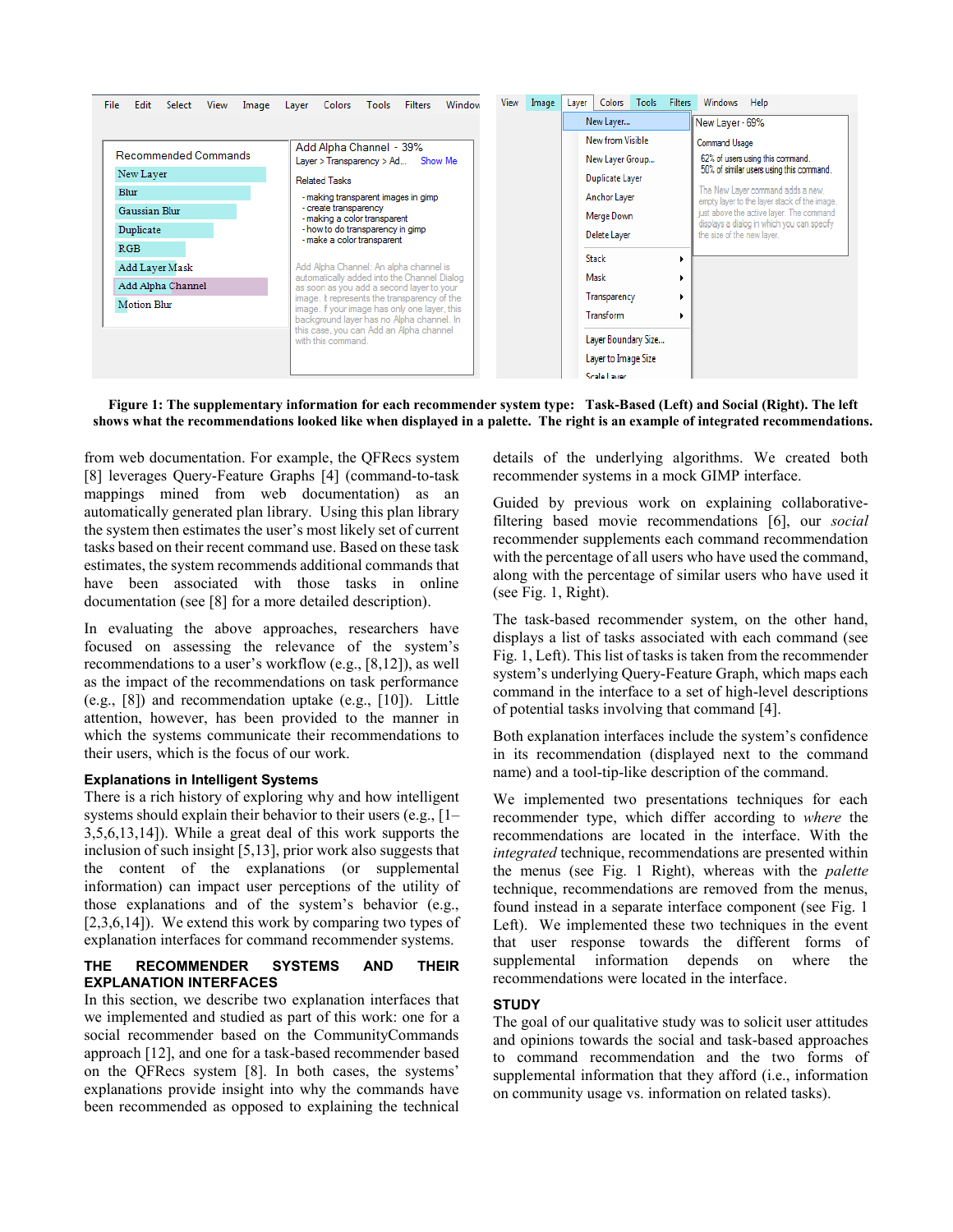## **Design**

Our primary factor of interest was *system type (social vs. task-based*), which was a within-subjects factor in our study (i.e., all participants experienced both systems). We also included *recommendation location (integrated vs. palette)* as a between-subjects factor.

### **Participants**

Sixteen participants (7 male, 9 female) took part in the study. Participants were 18-51 years old (mean age 29.5) and were recruited from the university community through the use of public bulletins. Three participants were GIMP novices, 8 reported using the software at least once per year, 4 used it at least once per month and 1 used it at least once per week Participants were provided with a \$15 honorarium.

## **Tasks and Procedure**

While our focus was on qualitative data (i.e., attitudes towards the recommender systems and their supplemental information), we wanted participants to be able to experience working with the recommender systems. To do so, we created four isomorphic tasks modeled after online tutorials for the GIMP software. Each task involved a list of steps for the participant to complete. The names of commands were removed from the steps, and only information about what the participant needed to accomplish in that step was included (e.g., "remove all color from image" for the desaturate command).

Using fully implemented versions of the recommender systems as guides, we tailored the actual recommendations generated in the study to ensure that both recommender systems were equally helpful to the tasks at hand. Specifically, we ensured that the needed command was presented in the recommended set of commands for each step. For the social recommender system's, we used GIMP usage data collected through the Ingimp project as the community data source [15]. For the task-based recommender system, we used the Query-Feature Graph as described in [8].

The remainder of the procedure for the study was as follows: Participants completed two tasks, with a maximum of 15 minutes each, with each recommender system (social or taskbased). Upon finishing these two tasks, they completed a short system-specific questionnaire. After interacting with both systems, they completed an additional comparative questionnaire, and we conducted a semi-structured exit interview. The order of the recommender systems was counterbalanced, while task order was randomized. The entire study session lasted 60-90 minutes.

#### **Results**

Our analysis did not find any interactions between participants' attitudes towards the recommender systems and the location of the recommendations (integrated vs. palette). Thus our description of results considers only recommender system type. We begin by presenting the questionnaire data, and follow this with insight from the interviews as to why participants preferred one system over another.

| <b>Ouestionnaire Item</b>                                                                                  | <b>Task-Based</b> | Social     |
|------------------------------------------------------------------------------------------------------------|-------------------|------------|
| How satisfied are you with the<br>recommendation application?                                              | 5(1.2)            | 5.1(1.3)   |
| recommendation<br>application<br><b>This</b><br>would motivate you to learn new<br>commands in the future. | 5.19(0.96)        | 5(2.4)     |
| How<br>trustworthy<br>the<br>were<br>recommendations?                                                      | 4.86(1.85)        | 4.81(1.10) |

**Table 1: Mean (stdev) responses to questionnaire items administered after each system (1 == low, 7 == high).** 



#### **Figure 2: Users' preference overall and in terms of the systems' helpfulness and trustworthiness.**

#### *Ratings and Overall Preference Data*

The questionnaires administered after each condition revealed limited impact of system type on user attitude toward each system directly after use (see Table 1). As would be expected, an RM ANOVA confirmed that there was no significant impact of system type on participants' mean responses towards their satisfaction with the system, the degree to which they would be motivated to learn new commands, and the trustworthiness of the recommender system ( $p \ge 0.5$  in all cases). We did, however, see a great deal of variability in participants' responses, which we elaborate on in the next section.

Responses on a comparative questionnaire revealed that users' overall preference between the two systems was almost evenly divided (see Figure 2). There was a larger difference, on the other hand, in terms of which system participants found more helpful (see "Helpfulness" in Fig. 2). Along this dimension, 11 participants favored the task-based system and 5 participants favored the social recommender.

#### *Interviews*

In the interviews, we asked participants to explain why they preferred one recommender system over another. Their responses point to a number of key issues for these types of command recommendations and their supplemental information.

*Valuing Context of Use:* Given the focus on new commands, a number of participants appreciated the additional context that the task-based recommender provides. The following two quotes illustrate this type of feedback: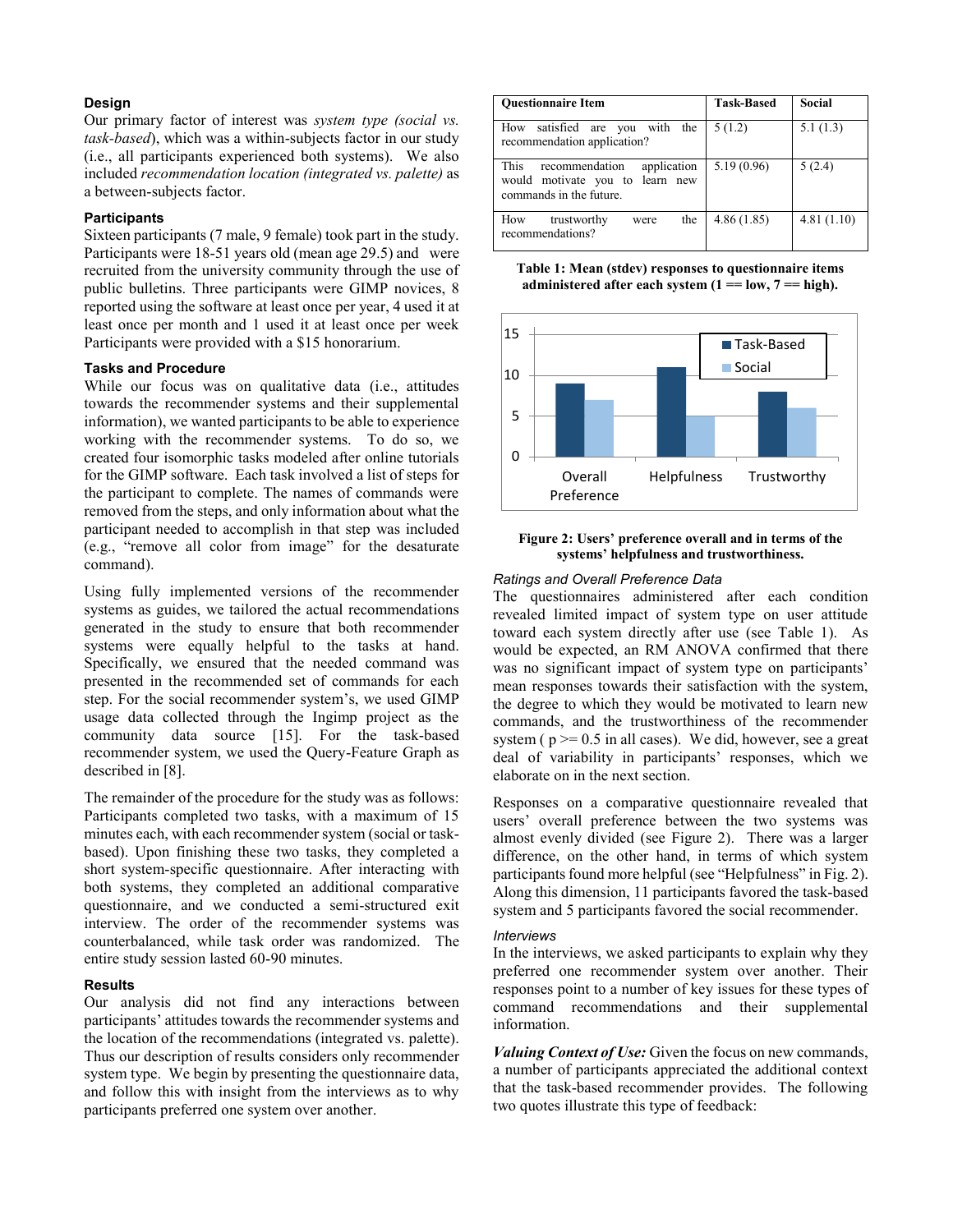*I found them both helpful, but the list of related tasks gave me more context for what other sorts of things this might do, or might be related to. (P8)*

*I prefer when the recommendations give me some idea about which task each command can be used rather than what other people use. (P3)*

The quotes above suggest that when recommending new commands, an indication of how the command might be relevant to the user's work is appreciated.

*Identifying Rare Commands:* While not a commonly expressed sentiment, one participant felt that a task-based recommender system had the potential to recommend more nuanced commands that might not be as popular:

*The task specific ones were better for lesser known commands that a beginner user may not know about. (P10)*

*Mixed Views on Command Popularity:* As for the social recommender, participants expressed mixed views on the value of "popularity" based recommendations. A couple of participants felt that knowing the popularity of a command could help them decide whether or not it was worth learning:

*If a lot of people are using a particular tool, it means that it must be useful, but if it's something that maybe not a lot of people are using, then maybe it's not that useful. (P12)*

Whereas many others felt skeptical of the "wisdom on the masses":

*I felt that the percentages of users just meant that they might be making the same mistakes that I might be making. So just because everybody jumps off a cliff, doesn't mean it's the right thing to do. (P2)*

*I want to do it the fastest way. Just because someone recommended it, doesn't mean that it's better. (P5)*

*It did say the percentage of people use this, but then I think 'what if they could be wrong' (P9)*

The above quotes suggest that with social recommender systems, some users are skeptical as to whether others are doing things the "right" or most efficient ways.

**Desire for Additional Information:** A few participants wanted more insight into where the usage statistics were coming from. Without this information, they lacked confidence that the "similar users" (see Fig.1, Right) had been properly identified:

*I trust my coworkers, I know what they're capable of. I don't necessarily trust other people. (P5)*

Some other participants felt that sheer usage statistics alone were not sufficient without knowing whether or not the command has been helpful:

*Success rate! So if this command was recommended to someone else, and they were successful at their task, that would be interesting to see. Because it's not just recommendation, it's like 'oh yeah they did it, and this is how it turned out.' So it was successful or it wasn't to what extent. (P2)*

While doubts concerning data source were most commonly expressed in regards to the social recommender, one

participant wanted to be reassured that both data sources had been carefully selected:

*I think if I knew exactly where these recommendations came from, for example, the task specific coming straight from a useful website, and the social input coming from experienced users, then I think I'd be more likely to consider it reliable. (P11)*

## **DISCUSSION AND FUTURE WORK**

Our results indicate that the type of command recommender system that users' value might to be highly dependent on the individual. Our results also suggest a number of ways that these systems and their supplemental information can potentially be improved in the future. We note, however, that our findings are based on a relatively small sample, which consisted primarily of novice or intermediate GIMP users. Participants in our study also interacted with the recommenders in a task-focused manner, as opposed to, for example, a more exploratory learning context. Future evaluations should explore the generalizability of our findings to larger sample sizes, as well the impact of software expertise and context of use on attitudes and preferences.

Given our participants' split opinions, one interesting avenue for future work would be to explore a hybrid approach for either the recommender itself or for the supplementary information it provides. For example, if both approaches were implemented simultaneously, a user could potentially filter or inspect the recommendations according to the data source that they find most reliable or motivating.

Our results also suggest an opportunity to allow users to tune the systems by letting them refine and restrict the data sources that each algorithm uses. For the social approach, however, this could potentially introduce privacy concerns, as a tightly restricted peer group could also permit detailed monitoring of command usages and workflows.

Finally, in moving beyond qualitative impressions, future field evaluations should examine the impact of the different approaches on recommendation uptake. For example, it could be that the social vs. task-based recommender systems differ in their abilities to ultimately encourage users to experiment with new commands.

# **CONCLUSIONS**

In this paper we explored two different approaches to command recommendation for feature-rich software (social vs. task-based) from the perspective how they explain their recommendations. The results of our qualitative study revealed strong individual differences in users' attitudes towards the systems and their command recommendations. Our results also point to a number of promising avenues for future investigation, including exploring hybrid approaches to command recommendation and creating interfaces that allow users to tailor the systems' data sources.

## **ACKNOWLEDGMENTS**

This work was supported by the National Sciences and Engineering Research Council (NSERC).